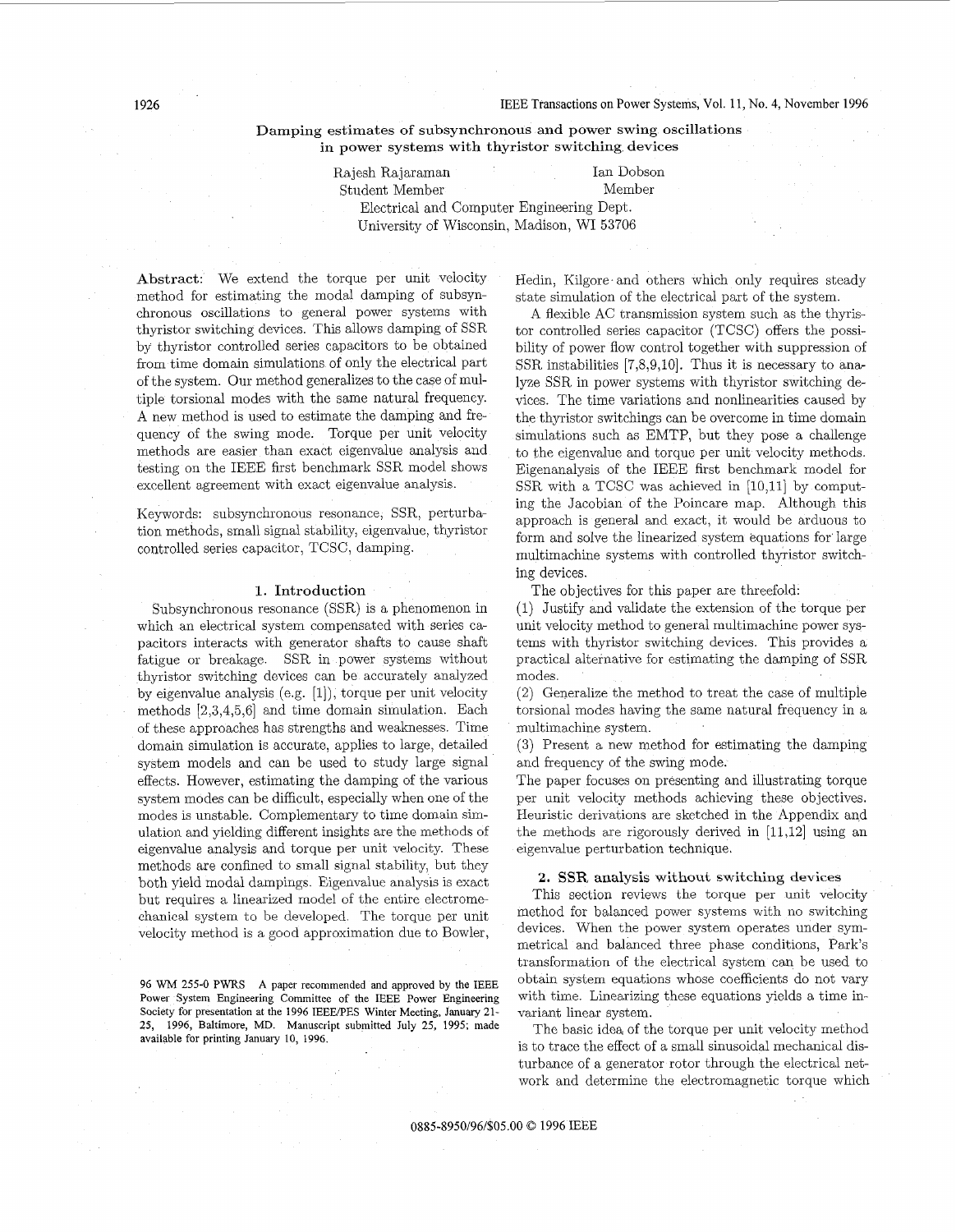acts either regenerativeiy (negative damping) or degeneratively (positive damping) on the initial displacement,

Suppose that the mode of interest has subsynchronous frequency  $\omega_i$  and the small disturbance of the rotor is represented by an input of  $e^{j\omega_i t}$  to the linearized electrical system. Then the electromagnetic torque response to this input has the form  $\Delta T = \Delta T(i\omega_i)e^{j\omega_i t}$ . The phasor  $\Delta T(i\omega_i)$  is a constant and the electromagnetic torque response  $\Delta T$  has the same frequency as the input because the linearized electrical system is time invariant. The damping of the torsional mode can then be estimated from  $\Delta T(i\omega_i)$ . The method works by cleverly exploiting the weak coupling from the electrical to the mechanical system.

## **3.** SSR analysis with switching devices

This section explains how thyristor switching devices cause the system linearization to be time varying and the response of the electrical system to subsynchronous rotor oscillations to be complicated. Whenever some thyristors are conducting and other thyristors are off, the 3 phase network is instantaneously unbalanced and this causes the system to be periodically time varying even when Park's transformation is used. Unbalanced electrical networks without switching devices have been proposed for SSR mitigation [13] and these also lead to a periodically time varying system. When these systems are linearized about their periodic steady state a linear periodically time varying system results. That is, the coefficients of the linear system vary periodically with time at some frequency  $w_0$ . The effect of the time varying linear system is that the steady state torque response to small rotor input  $e^{j\omega t}$  has the general form (see [14]):

$$
\Delta T_i = \Delta T_i (j\omega_i) e^{j\omega_i t} + g_{\text{other}}(t) \tag{1}
$$

where the term  $\Delta T_i(j\omega_i)e^{j\omega_i t}$  is the response at frequency  $\omega$  and  $g_{other}(t)$  contains the remaining frequency components of the response. While  $\Delta T_i(j\omega_i)$  can be thought of as the fundamental frequency part of the response, the term  $g_{other}(t)$  is quite complicated; for example, if  $\omega_0$  and  $\omega$  are not in an integer ratio,  $g_{other}(t)$ is not even periodic in  $t!$ 

Frequency domain analysis of SSR in systems containing thyristors has been attempted for the Kayenta system in [9] and for the Slatt substation in [7,8]. In the Kayenta system, the frequency response of a TCSC was measured using time domain simulation. For the Slatt system, the effect of the TCSC was evaluated by repre senting the TCSC by a linear transfer function obtained from simulations. **A** frequency domain analysis of the TCSC was also carried out in **[15].** These studies measured the response of the TCSC only at the frequency of the input and other frequency components involved in the response were not discussed.

# **4.** Description **of** system

This section describes the assumptions about the electrical system and the equations of the generator shafts. We consider a general multimachine power system which contains thyristor switching devices and their controls. The system is assumed to be operating at a periodic steady state (typically with a 60 Hz frequency) and to be linearizable about the periodic steady state.

The electrical parts of the system and its controls are modeled in a standard way [1]. Full account must be taken of the thyristor switchings and their controls. For example, the thyristors which are off are effectively removed from the circuit and the thyristors switch off when their current becomes zero. (See [10,16] for modeling the electrical system with detailed representation of thyristor switchings and controls.)

We assume that a simulation of the electrical system and controls is available. In particular, this simulation must be able to determine the steady state torque response of any generator to a sinusoidal displacement of any generator rotor about the steady state operating condition. Then the steady state torque response to the signal  $e^{j\omega_i t}$  can be evaluated as (response to  $\cos \omega_i t$ ) + j(response to  $\sin \omega_i t$ ).



Figure 1. Electromechanical System Interaction.

The mechanical turbine-generator rotors of all the generators are modeled as lumped masses connected by lossless linear torsional springs. The natural mechanical dampings of the shafts are small and are assumed to be zero (if the natural dampings are available, we add them to the dampings due to the electromechanical interaction to get total damping). It is convenient to write the me chanical equations in modal form. The standard modal transformation [1,3] is achieved by linearly transforming rotor angles and velocities using a matrix whose columns represent the mode shapes of all mechanical modes of vibration. In modal coordinates, the mechanical equations become a set of second order oscillators (cf. Fig. 1) and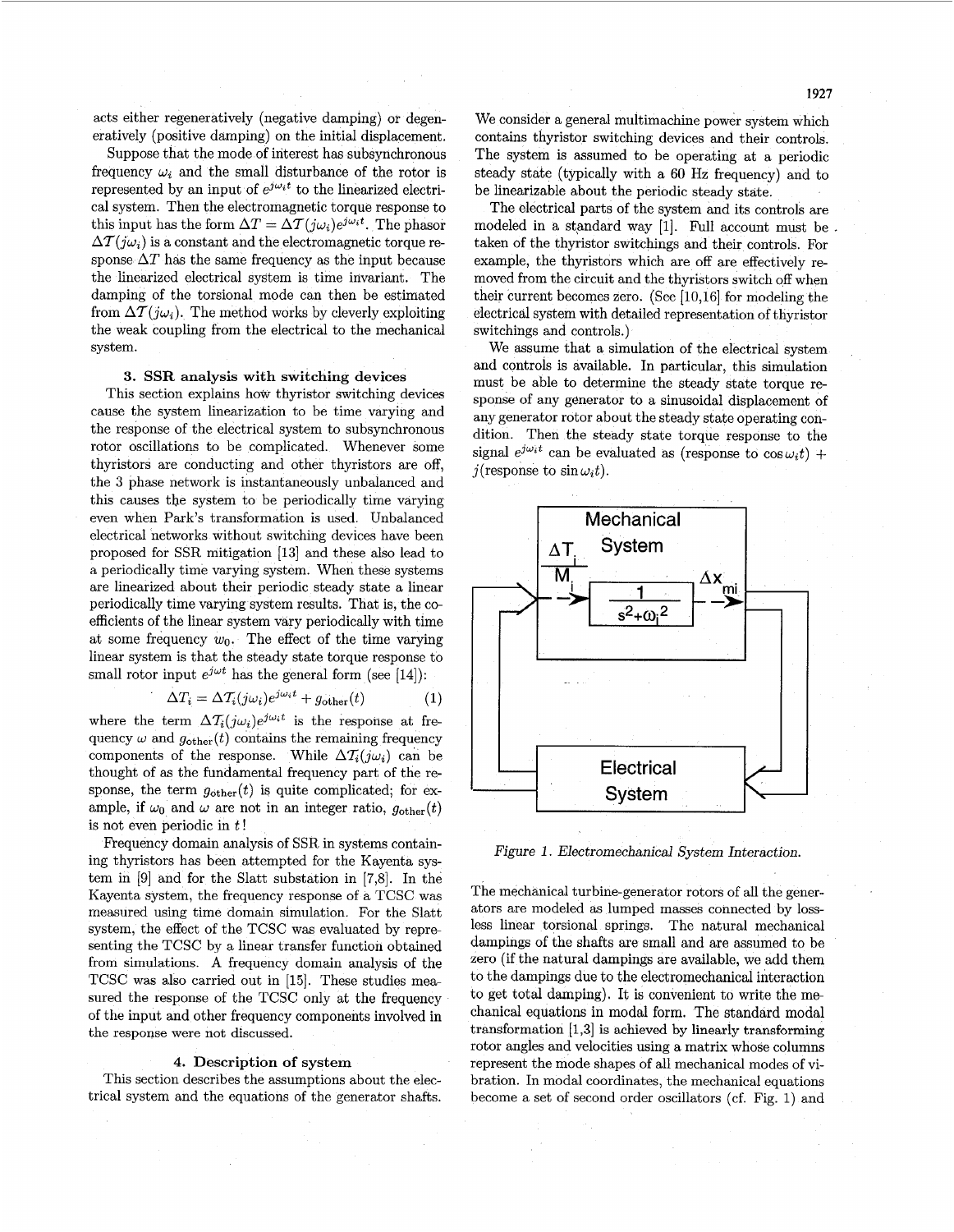the ith modal equation is

$$
\Delta \ddot{x}_{mi} = -(K_i/M_i)\Delta x_{mi} - \Delta T_i/M_i \tag{2}
$$

 $\Delta x_{mi}$  is the angular position of mode *i* and  $M_i$  and  $K_i$ are the modal inertia and spring constant of mode i. The modal frequency (or oscillator natural frequency)  $\omega_i = \sqrt{K_i/M_i}$  is in the subsynchronous range. A SSR torsional mode has  $\omega_i \neq 0$  and a power swing mode has  $\omega_i = 0.$ 

 $\Delta T_i$  is the modal torque; it is the torque fed back to the *i*th mode. The modal inertias  $M_i$  are large so that the electromagnetic acceleration  $\Delta T_i/M_i$  is small (typically two orders of magnitude smaller than other terms in (2)). The smallness of  $\Delta T_i/M_i$  also causes the SSR modal frequency to remain very close to the rotor natural frequency.

## 5. Modal damping formulas for SSR modes

This section presents and explains formulas for estimating the damping of SSR modes in general multimachine power systems with thyristor switching devices. The natural mechanical dampings of the machines are assumed to be zero throughout. We first compute the damping of the torsional SSR mode  $i$  whose subsynchronous frequency  $\omega_i$  is distinct (well separated) from other modal frequencies. In the open loop, i.e., without the feedback term  $\Delta T_i/M_i$ , the steady state response of the oscillator described by equation (2) is  $\Delta x_{m1} = e^{j\omega_i t}$ . It follows that the open loop modal eigenvalue is  $j\omega_i$ , the open loop modal damping is zero and modal frequency is  $\omega_i$ . If the term  $\Delta T_i/M_i$  is now included, it will act to either stabilize or destabilize this response. Recall from equation (1) of Section *3* that the modal torque has the form

$$
\Delta T_i = \Delta T_i (j\omega_i) e^{j\omega_i t} + g_{\text{other}}(t)
$$

where  $\Delta T_i(j\omega_i)$  is the response of  $\Delta T_i$  at frequency  $\omega_i$ and  $g_{other}(t)$  contains the other frequency components. According to the Appendix and [11,12],  $\Delta \mathcal{T}_i(j\omega_i)$  can be used to estimate the closed loop modal damping  $\gamma_i$  with the formula

$$
\gamma_i = \text{Real}\left\{\frac{\Delta \mathcal{T}_i(j\omega_i)}{2j\omega_i M_i}\right\} \tag{3}
$$

Formula **(3)** is accurate to first order in the small quantity  $\Delta T_i/M_i$  [11,12]. To this accuracy, the other frequency components  $g_{other}(t)$  do not appear in formula *(3)* and have no effect on the damping estimate. The term  $g_{other}(t)$  also has no effect on the damping estimates of other torsional modes [11,12].

For time invariant systems,  $\Delta T_i(j\omega_i)$  is the phasor of the torque response in modal coordinates and *(2)* agrees with the result presented in *[3]* for a single machine power system without switching devices (in the notation of *[3]* ,  $\Delta T_i(j\omega_i) = Q_{ii}^2 \Delta T_e(j\omega_i)).$ 

We now compute the dampings of two or more torsional modes having the same natural frequency. This case can occur when a natural frequency of one generator turbine system coincides with a natural frequency of another generator turbine system. We assume that the first two torsional modes have the same nonzero natural frequency so that  $\omega_1 = \omega_2$ ; the analysis for more than two such modes is similar. Now there are two independent modes having natural frequency  $\omega_1$ ; in general, the first two oscillators will participate in both modes. This implies that the output of both oscillators must be taken into account in determining the damping of these SSR modes. Let  $\Delta T_{ik}(j\omega_k)$  be the response of  $\Delta T_i$  at frequency  $\omega_i$  due to the  $k^{\text{th}}$  oscillator input  $x_{mk}$  = (As before, the frequency components not at frequency  $\omega_k$  can be neglected.) Define the matrix

$$
B = \frac{1}{2j} \begin{pmatrix} \Delta \mathcal{T}_{11}(j\omega_1)/(M_1\omega_1) & \Delta \mathcal{T}_{12}(j\omega_2)/(M_1\omega_1) \\ \Delta \mathcal{T}_{21}(j\omega_1)/(M_2\omega_2) & \Delta \mathcal{T}_{22}(j\omega_2)/(M_2\omega_2) \end{pmatrix} (4)
$$

Then [11,12] prove that the damping estimates of the first two torsional modes are the real parts of the eigenvalues of *B*. (If  $\omega_1 \neq \omega_2$  and the frequency separation  $\omega_1 - \omega_2$  is more than the bandwidth of each oscillator's response, then the off diagonal terms of B are zero and the multiple mode case reduces to two instances of formula (3). However, if  $\omega_1 \neq \omega_2$ , but  $\omega_1$  is close to  $\omega_2$ , then the practical computation of  $B$  can yield nonzero off diagonal terms and the multiple mode method applies.) The computation for *k* torsional modes with the same frequency is similar except that B becomes a  $k \times k$ matrix.

# **6.** Damping formulas **for** the swing mode

This section presents special formulas and iterative methods to estimate the damping of a swing mode. To avoid the complications of multiple swing modes, only the single generator case is treated. As is apparent from the derivations in the Appendix and [12], formula (3) for SSR modes does not apply to the swing mode. Instead the swing modal eigenvalue  $\gamma$  is estimated by

$$
\gamma = \sqrt{-\Delta \mathcal{T}_i(j0)/M_i} \tag{5}
$$

where  $\Delta T_i(j0)$  is the zero frequency or constant part of the modal torque response to an input  $\Delta x_{mi}$  =  $e^{j0t} = 1$ .  $\Delta T_i(j0)/M_i$  is a real number. Moreover, for typical power systems,  $\Delta T_i(j0)$  is positive and  $\gamma =$  $\sqrt{-\Delta T_i(j0)/M_i}$  is purely imaginary. Thus we estimate the closed loop frequency of swing mode as  $\beta =$  $\sqrt{\Delta \mathcal{I}_i(j0)/M_i}$  and the closed loop damping of the swing mode as zero.  $\beta$  is typically in the range  $1 - 2$  Hz.

To better estimate both the damping and frequency of the swing mode, we use an iterative technique [12]. Let  $\Delta T_i = \Delta T_i(j\beta)e^{j\beta t} + g_{other}(t)$  be the response to the input  $\Delta x_{mi} = e^{j\beta t}$ . Let the estimate of the closed loop modal eigenvalue after *k* iterations be  $\gamma^{[k]} = \alpha^{[k]} + j\beta^{[k]}.$ Start with the open loop eigenvalue estimate  $\gamma^{[0]} = 0$ and compute the  $k^{\text{th}}$  closed loop eigenvalue estimate as:

$$
\gamma^{[k+1]} = \sqrt{-\Delta \mathcal{T}_i(j\beta^{[k]})/M_i}
$$
 (6)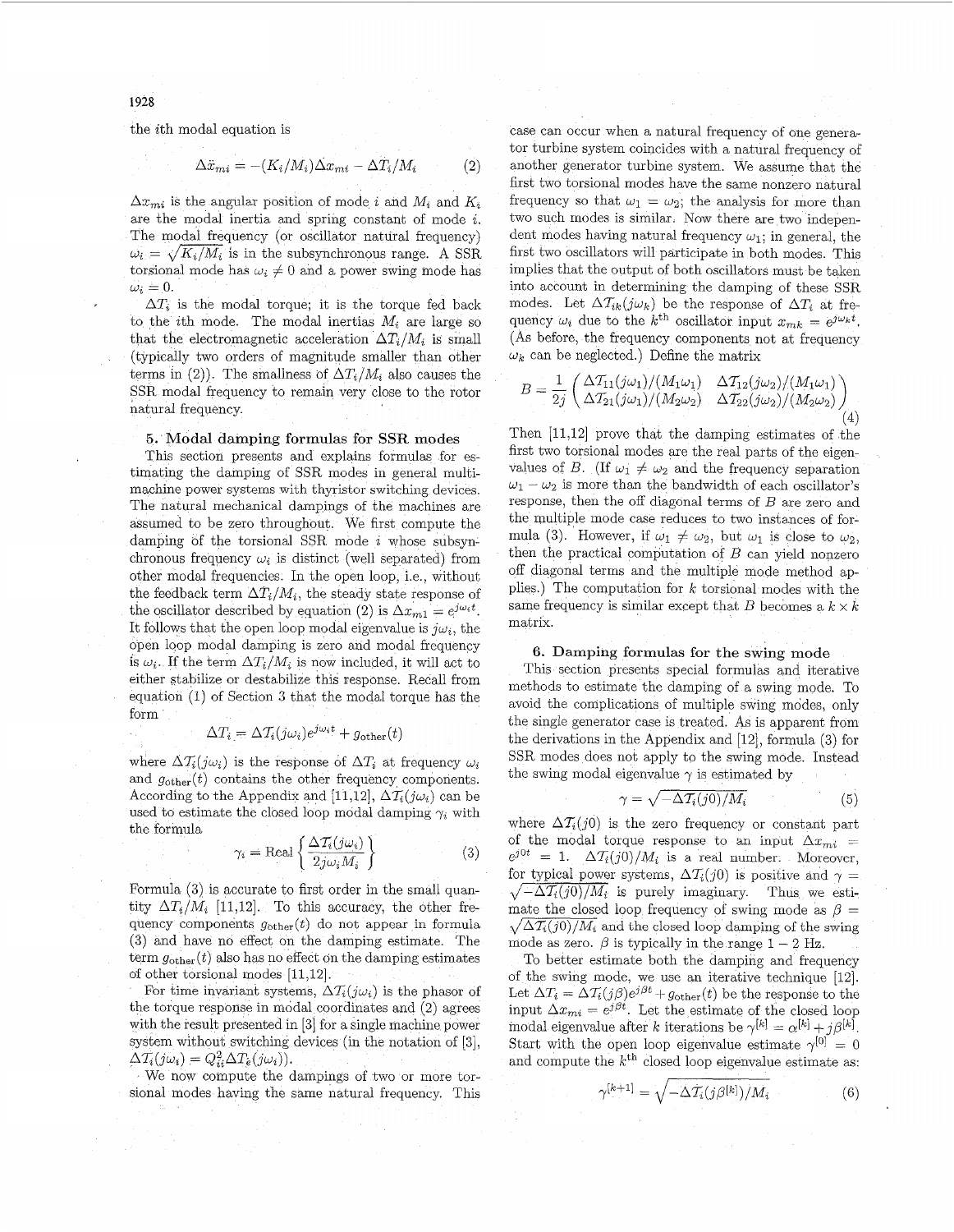$(\mathcal{T}_i(i\beta^{[k]})$  is used in the right hand side of (6) because for practical power systems  $\alpha$  is much smaller than  $\beta$  so that  $\Delta T_i(j\gamma^{[k]})$  is well approximated by  $\Delta T_i(j\beta^{[k]})$ .) We have found the iteration to converge to a good estimate of the swing mode damping in about three iterations.

# **7. Illustration of using** the **damping formulas**

The electrical torque response  $\Delta T(i\omega_i)$  used in the formulas of Sections 5 and 6 can be computed by using a simulator. (System simulation is usually required for other purposes anyway such as checking large signal performance.) The electrical part of the system used to compute the steady state electrical torque response is typically stable with well damped modes. Therefore it is straightforward to compute the steady state torque response from simulation. This advantage applies even when the entire electromechanical system is unstable.

We now give an example of estimating damping of torsional modes and the power swing mode for the IEEE SSR first benchmark model [17] with a TCSC as the thyristor conduction angle  $\sigma$  varies. The electrical part of the system is shown in Fig. 2. There are five torsional modes TM1 through TM5 for the mechanical system with respective frequencies 16, 20, 25, 32 and 47 Hz and a rigid body mode TMO corresponding to power swings of the system. The TM4 mode is highly unstable when the series capacitor compensation level is 29% of the combined transmission and transformer impedances. Each phase of the TCSC consists of a fixed capacitor with a parallel connected thyristor controlled reactor as shown in Fig. 2.





The thyristor switch on times are determined by the equal distance firing synchronization method, though our methods in this paper are valid for general thyristor firing control schemes. The case  $\sigma = 0^{\circ}$  corresponds to blocking the thyristors. Detailed system description and parameter values are provided in [17,10].

Figure **3** shows the net damping of the modes TMO through TM4. (The mode TM5 damping is zero throughout and obscured by the horizontal axis of Fig **3.)** Negative modal damping implies modal instability. The circles are the estimates of this paper and the solid lines are obtained by exact eigenanalysis using the methods of [lo]. (The net modal damping was obtained by adding the natural modal damping to the modal damping due to SSR.) We refer to [10] for discussion of the results; the purpose of this section is to demonstrate the close reproduction of the results of exact eigenanalysis with torque

per unit velocity methods. These results are also validated by time domain simulations in EMTP [lo]. The larger errors in the SSR and swing modes occur far from zero damping and these modes are estimated accurately when their damping is small. This is to be expected because the method effectively perturbs about the small natural mechanical damping.



*Figure 3. Modal Dampings.* 

These results were obtained by time domain simulation using the software [la]. Formula **(3)** was used for the damping estimation of the torsional modes and three iterations of (6) were used for the power swing mode. For each value of  $\sigma$ , the time for computing modal dampings was roughly ten minutes on an HPRISC machine.

# **8. Conclusions**

This paper derives simple formulas for estimating the damping of SSR and power swing modes when the power system includes thyristor switching devices. In the electrical part of these systems, a small sinusoidal perturbation of a machine rotor at a modal frequency leads to a complicated electrical torque response with many frequency components. However, we show that the damping may be estimated from the component of the electrical torque response at the modal frequency. The formulas extend to the case of multiple torsional modes having the same natural frequency. The formulas are heuristically derived in the Appendix and rigorously derived in [11,12]. The derivation of the formulas justifies the extension of the torque per unit velocity method to systems with thyristor switchings.

We also propose a new method to estimate the damping and frequency of the power swing mode and to improve the estimates by a simple iteration.

The formulas require the steady state electrical torque response of the electrical system to sinusoidal machine rotor perturbations to be computed and this can be done by time domain simulation. The method is simpler than exact eigenanalysis of the entire electromechanical sys